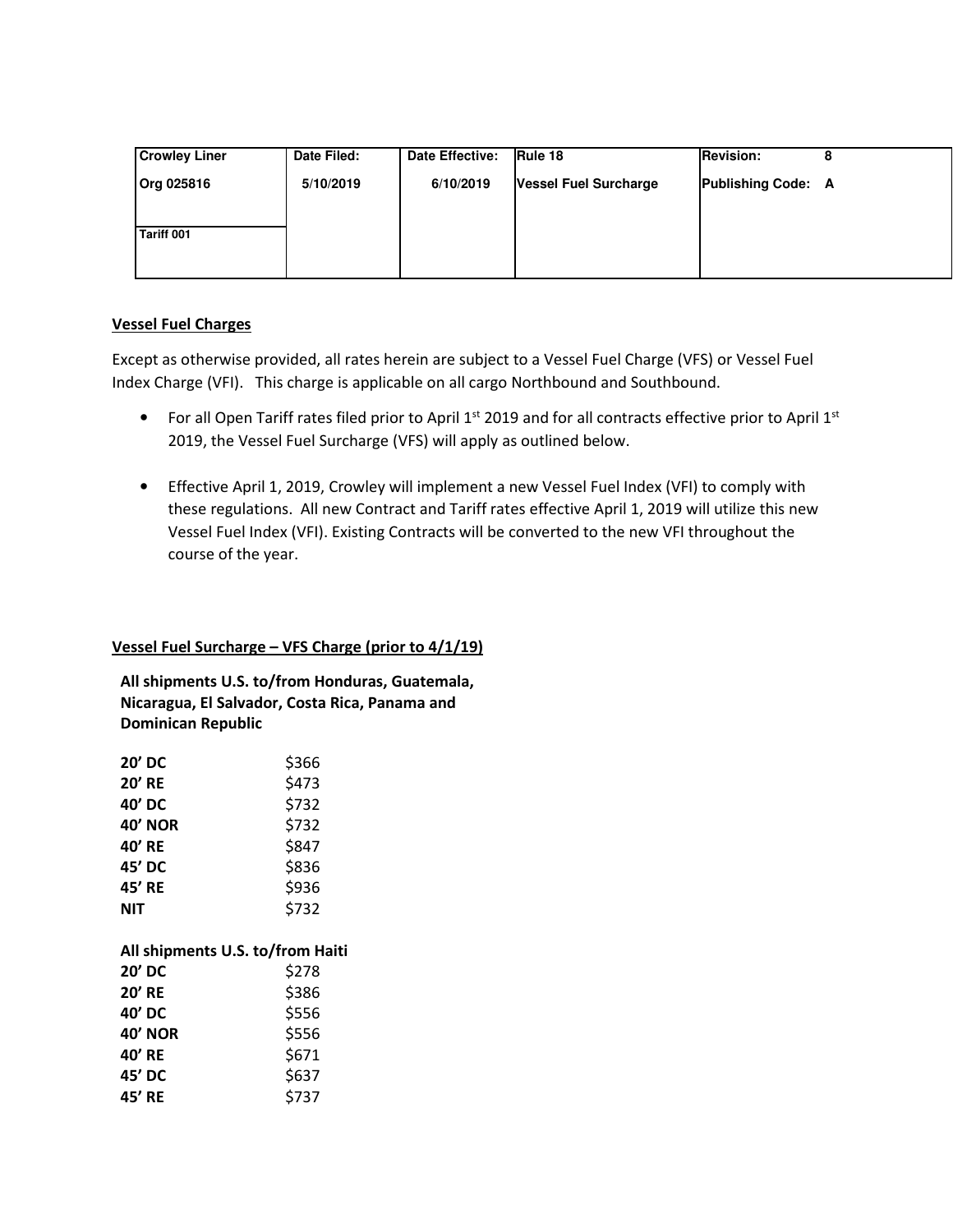| <b>NIT</b>     | \$556 |
|----------------|-------|
| <b>VEHICLE</b> | \$31  |

## **All shipments U.S. to/from Caribbean Islands (except ABC and Cayman Islands) 20' DC** \$391 **20'** RE \$499

| ャーン   |
|-------|
| \$782 |
| \$897 |
| \$894 |
| \$782 |
| \$210 |
|       |

#### **All shipments U.S. to/from Cayman Islands**

| 20' DC         | \$260 |
|----------------|-------|
| <b>20' RE</b>  | \$268 |
| 40' DC         | \$520 |
| 40' RE         | \$535 |
| 45' DC         | \$585 |
| <b>VEHICLE</b> | \$76  |

#### **All shipments U.S. to/from ABC Islands**

| $20'$ DC      | \$121 |
|---------------|-------|
| <b>20' RE</b> | \$129 |
| 40' DC        | \$242 |
| 40' RE        | \$257 |
| 45' DC        | \$269 |
|               |       |

# **All shipments Puerto Rico to/from Caribbean and**

| Latin America (except Dominican Republic) |       |  |
|-------------------------------------------|-------|--|
| 20' DC                                    | \$373 |  |
| <b>20' RE</b>                             | \$481 |  |
| 40' DC                                    | \$746 |  |
| 40' RE                                    | \$861 |  |
| 45' DC                                    | \$853 |  |
| <b>VEHICLE</b>                            | \$210 |  |
|                                           |       |  |

### **All shipments Puerto Rico to/from Dominican Republic**

| 20' DC        | \$188 |
|---------------|-------|
| <b>20' RE</b> | \$196 |
| 40' DC        | \$376 |
| 40' RE        | \$391 |
| 45' DC        | \$407 |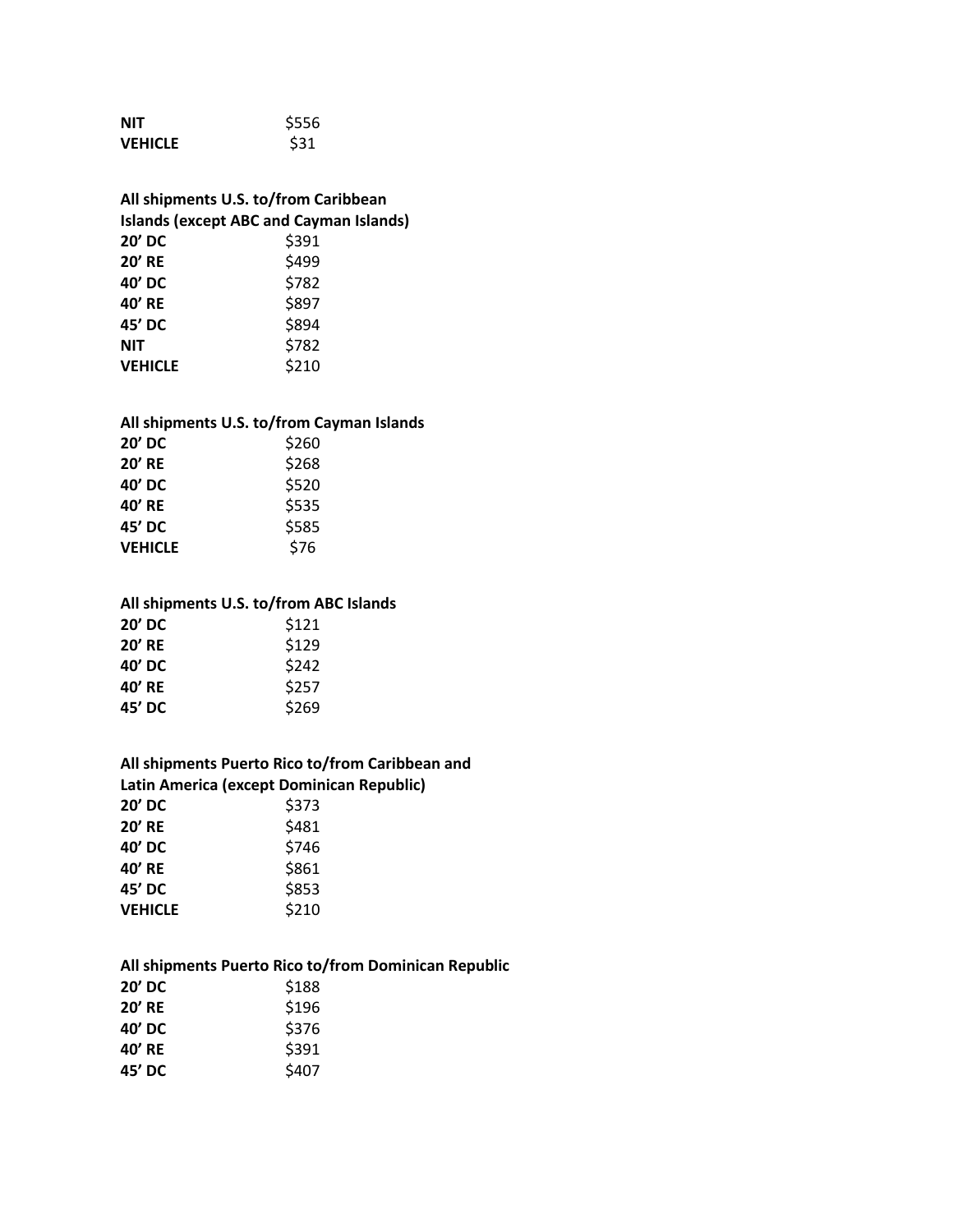|                                    | All Interport shipments (from non-U.S./non-PR locations |
|------------------------------------|---------------------------------------------------------|
| to/from non-U.S./non-PR locations) |                                                         |
| $20'$ DC                           | \$188                                                   |
| $20'$ RE                           | \$196                                                   |
| 40' DC                             | \$376                                                   |
| 40' RE                             | \$391                                                   |
| 45' DC                             | \$407                                                   |
| 45' RE                             | \$407                                                   |
| <b>NIT</b>                         | \$722                                                   |
| <b>VEHICLE</b>                     | \$36                                                    |

#### **Vessel Fuel Index – VFI Charge (Effective 4/1/19)**

On January 1, 2020 the International Maritime Organization (IMO) is implementing new regulations which further reduce sulfur content in fuel from 3.5% to 0.5% aboard vessels operating outside of designated Emission Control Areas (ECAs). Within the North American, Puerto Rico & USVI Emission Control Areas (ECAs), sulfur content will remain at 0.1% as was previous established on January 1, 2015. Additional information regarding these regulations can be found on the **IMO** website.

In compliance with these new regulations, Crowley will convert to using the new 0.5% low sulfur fuel in the applicable international theaters as required. These regulatory fuel requirements are expected to result in substantially higher fuel costs.

Effective April 1, 2019, Crowley will implement a new Vessel Fuel Index (VFI) to comply with these regulations. All new Contract and Tariff rates effective April 1, 2019 will utilize this new Vessel Fuel Index (VFI). Existing Contracts will be converted to the new VFI throughout the course of the year. (Again, this index WILL NOT apply on shipments between the U.S. and Puerto Rico, where a separate Puerto Rico Vessel Fuel Index is currently in effect).

To begin, Crowley will use **Bunkerworld.com** to monitor the average monthly price per metric ton of the current 3.5% sulfur IFO 380 fuel burned in these international trades today, and subsequently, the price of the 0.5% low sulfur fuel. Those averages will then be used in conjunction with the table below, to determine adjustments in fuel charges. Any adjustments, if necessary, will be made with at least 30 days' notice and be effective on the 1<sup>st</sup> day of the following month.